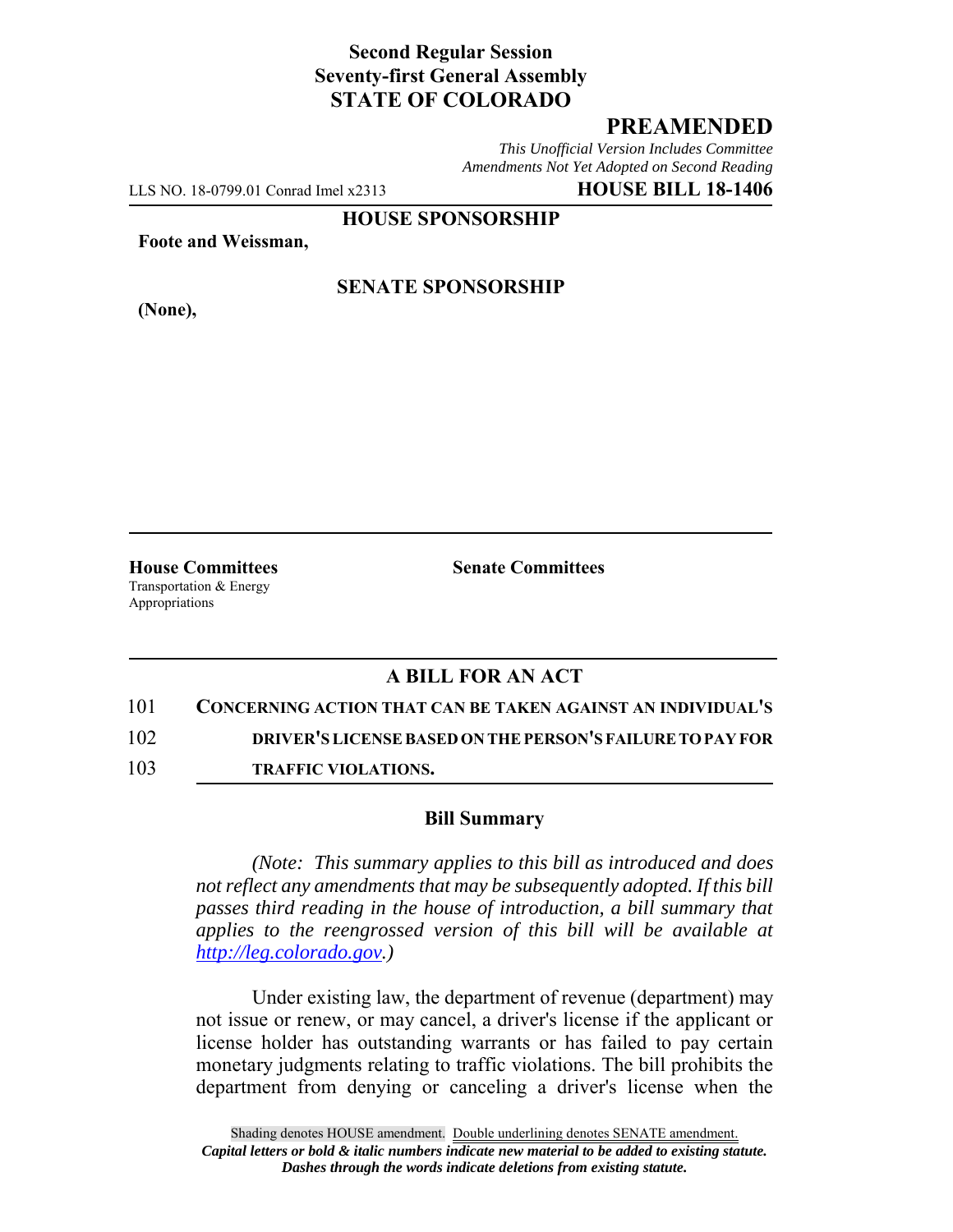applicant or license holder has failed to pay a monetary judgment relating to a traffic violation or has used public transportation without paying the fare.

Under existing law, an outstanding judgment or warrant relating to any municipal violation committed when the applicant or license holder was under 18 years of age must result in the denial or cancellation of the driver's license. The bill limits such denials or cancellations to when the outstanding warrant is for a traffic violation that occurred when the applicant or license holder was under 18 years of age.

 *Be it enacted by the General Assembly of the State of Colorado:* **SECTION 1.** In Colorado Revised Statutes, 42-4-1709, **amend** (7)(a)(V); and **repeal** (7)(a)(I), (7)(a)(II), (7)(a)(IV), and (7)(a)(VIII) as 4 follows: **42-4-1709. Penalty assessment notice for traffic infractions - violations of provisions by officer - driver's license.** (7) (a) A person shall not be allowed or permitted to obtain or renew a permanent driver's, minor driver's, or probationary license if such person has, at the time of making application for obtaining or renewing such driver's license: (I) An outstanding judgment entered against such person on and 11 after January 1, 1983, pursuant to section  $42-4-1710(2)$  or  $(3)$ ; (II) An outstanding judgment entered against such person by a 13 county or municipal court for a violation of a statute or ordinance relating 14 to the regulation of motor vehicles or traffic, excluding traffic infractions 15 defined by state statute or ordinance and violations relating to parking; (IV) An outstanding judgment entered against such person by a municipal court for a violation of any municipal ordinance which occurred when such person was under eighteen years of age, excluding traffic infractions defined by state statute or ordinance and violations 20 related to parking;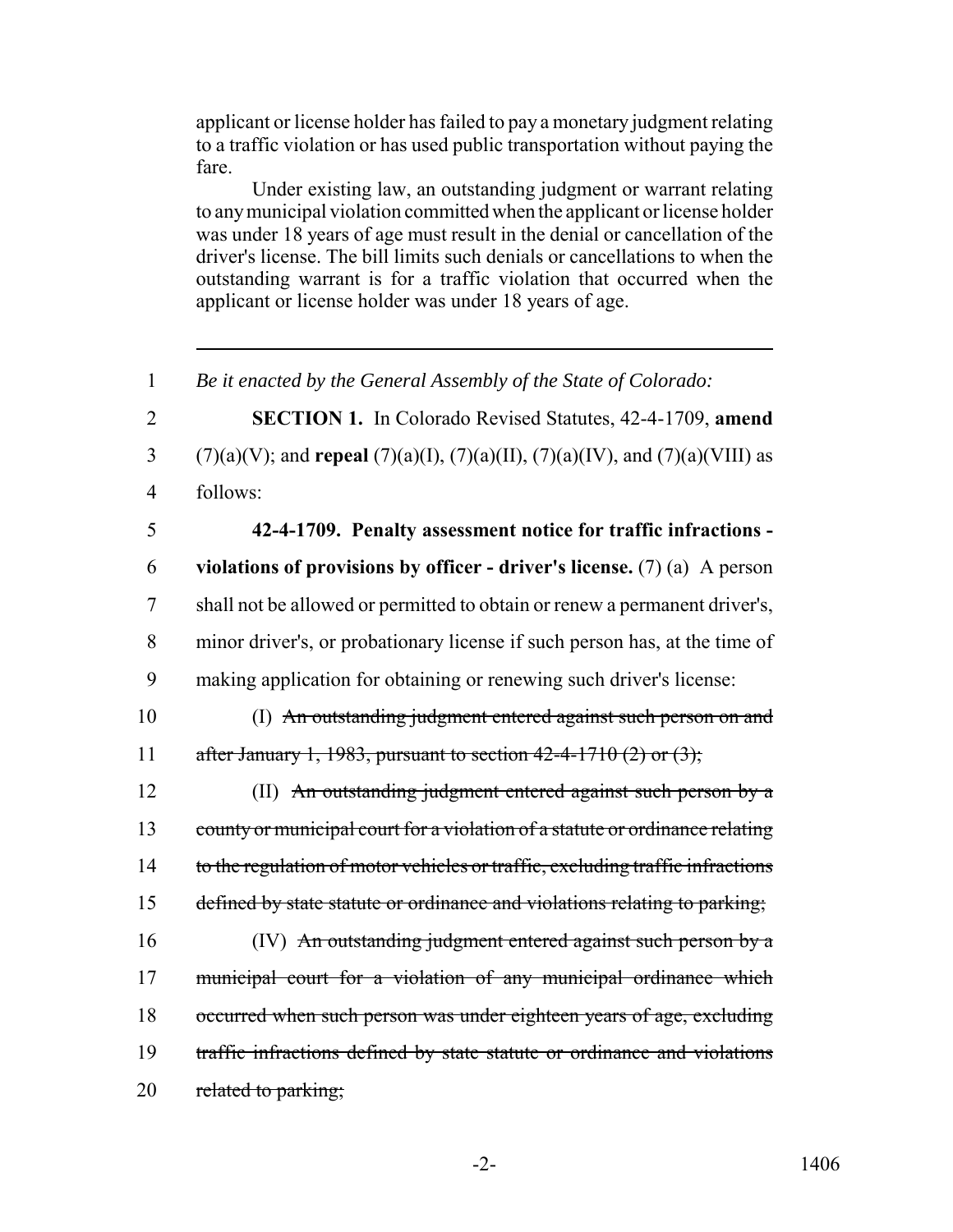(V) A bench warrant issued against such person by a municipal court for failure to appear to answer a summons or summons and 3 complaint for an alleged violation of any municipal ordinance CITATION FOR AN ALLEGED VIOLATION OF A STATUTE OR ORDINANCE RELATING TO THE REGULATION OF MOTOR VEHICLES OR TRAFFIC that occurred when such person was under eighteen years of age, excluding traffic infractions defined by state statute or ordinance and violations relating to parking; (VIII) An outstanding judgment entered against such person by a 9 county or municipal court for a violation of section 42-4-1416. **SECTION 2.** In Colorado Revised Statutes, 42-2-107, **amend** (5) as follows: **42-2-107. Application for license or instruction permit - anatomical gifts - donations to Emily Keyes - John W. Buckner organ and tissue donation awareness fund - legislative declaration - rules - annual report - repeal.** (5) (a) (I) Prior to the issuance OR REINSTATEMENT of a driver's or minor driver's license, the department 17 shall determine if there are any outstanding judgments or warrants entered or issued against the applicant pursuant to section 42-4-1709 (7). (II) For the purposes of this subsection (5), "outstanding 20 judgments or warrants" does not include any judgment or warrant reported to the department in violation of the provisions of section 22 42-4-110.5 (2)(c) OR ANY WARRANT ISSUED FOR FAILURE TO PAY MONEY, FAILURE TO APPEAR TO PAY MONEY, OR FAILURE TO APPEAR AT ANY POSTSENTENCING COURT APPEARANCE WHEREIN THE DEFENDANT WAS REQUIRED TO APPEAR IF HE OR SHE FAILED TO PAY A MONETARY AMOUNT,

 UNLESS THE WARRANT WAS ISSUED FOR CONTEMPT OF COURT PURSUANT TO SECTION 18-1.3-702 (3).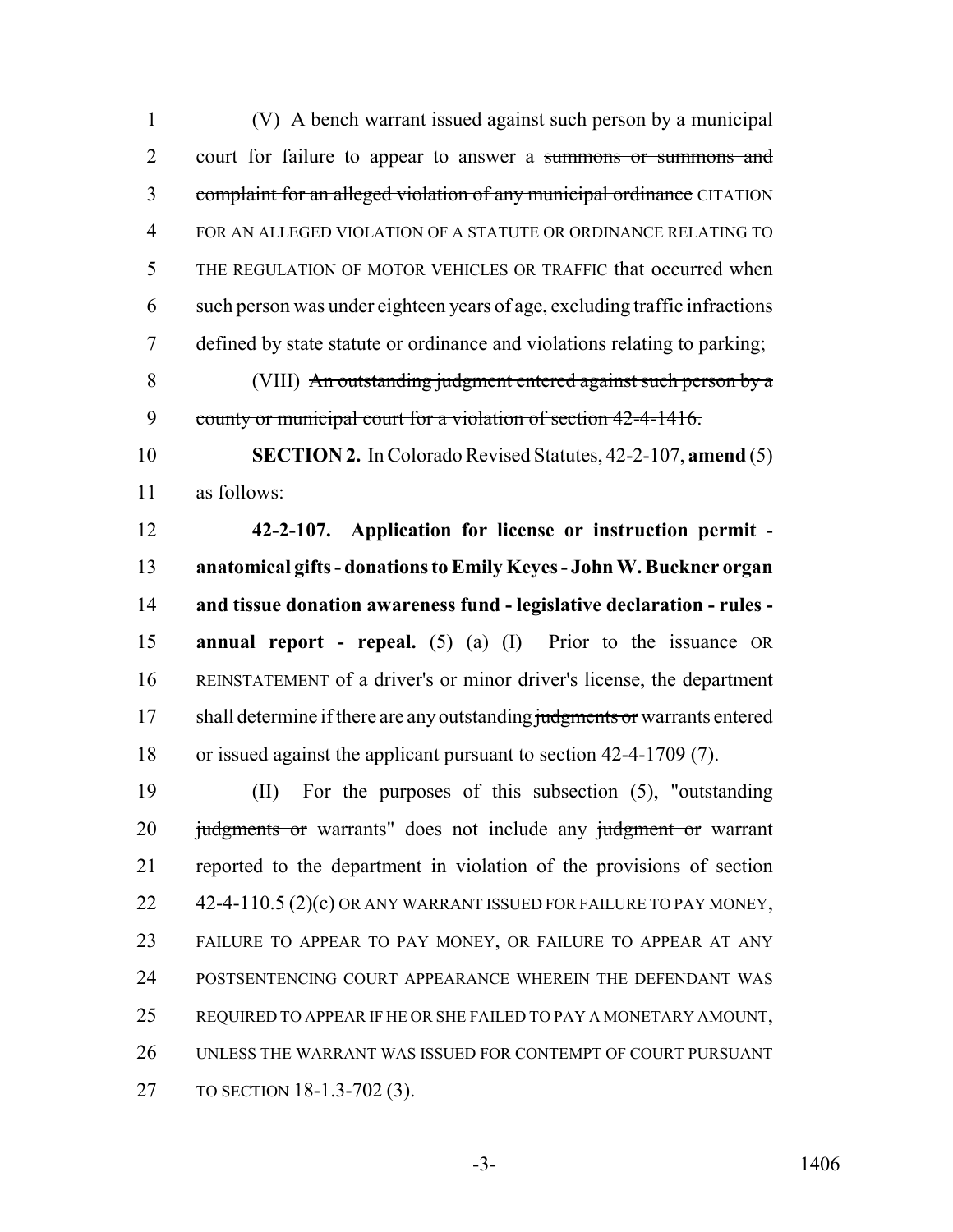1 (b) If the department determines that there are no outstanding 2 judgments or warrants entered or issued against the applicant and if all 3 other conditions for issuance required by articles 1 to 4 of this title TITLE 4 42 are met, the department shall issue OR REINSTATE the license.

- 5 (c) If the department determines that there are outstanding 6 judgments or warrants entered or issued against the applicant and the 7 applicant is subject to the provisions of section  $42-4-1709(7)$ , the license 8 shall not be issued OR REINSTATED until the applicant has complied with 9 the requirements of that section. Any person who satisfies an outstanding 10 judgment or warrant HAS ANY WARRANTS entered pursuant to section 11 42-4-1709 (7) shall pay to the court a thirty-dollar administrative 12 processing fee for each such judgment or warrant in addition to all other 13 penalties, costs, or forfeitures CASE IN WHICH A WARRANT WAS ISSUED. 14 The court shall remit fifty percent of the administrative processing fee to 15 the department, of revenue, and the other fifty percent shall be retained 16 by the issuing court.
- 

17 **SECTION 3.** In Colorado Revised Statutes, 42-4-1710, **amend** 18  $(4)(a)(I)(A)$ ; and **add**  $(4)(c)$  as follows:

 **42-4-1710. Failure to pay penalty for traffic infractions - failure of parent or guardian to sign penalty assessment notice - procedures.** (4) (a) (I) (A) If judgment is entered against a violator, the violator shall be assessed an appropriate penalty and surcharge thereon, 23 a docket fee of sixteen dollars, and other applicable costs authorized by 24 section 13-16-122 (1), C.R.S. AND AN ADMINISTRATIVE PROCESSING FEE 25 OF THIRTY DOLLARS. THE COURT ENTERING THE JUDGMENT SHALL RETAIN FIFTY PERCENT OF THE ADMINISTRATIVE PROCESSING FEE AND SHALL TRANSMIT THE OTHER FIFTY PERCENT TO THE STATE TREASURER, WHO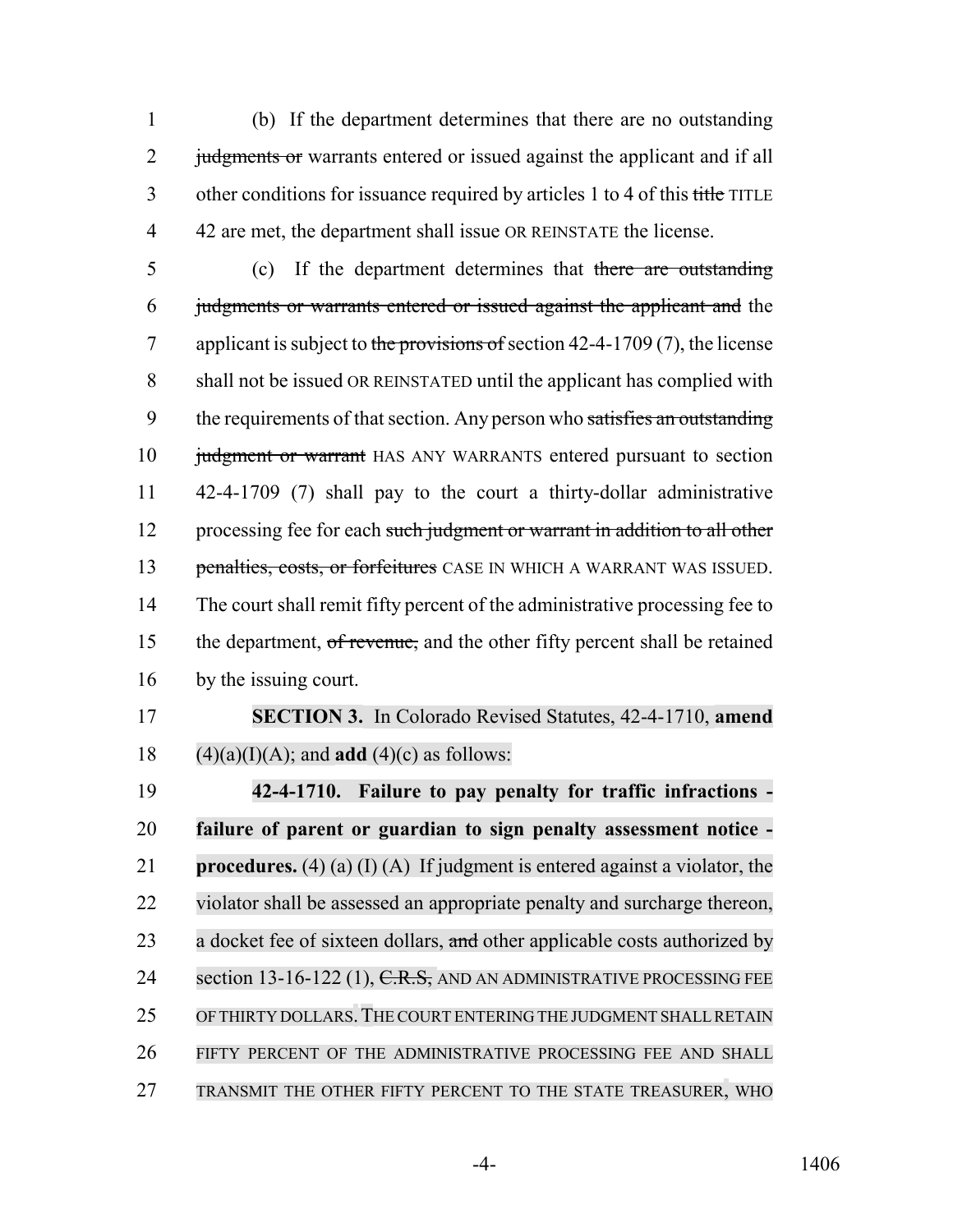SHALL CREDIT THAT MONEY TO THE HIGHWAY USERS TAX FUND. If the violator had been cited by a penalty assessment notice, the penalty shall be assessed pursuant to section 42-4-1701 (4)(a). If a penalty assessment notice is prohibited by section 42-4-1701 (5)(c), the penalty shall be assessed pursuant to section 42-4-1701 (3)(a).

 (c) (I) AFTER JUDGMENT IS ENTERED, THE COURT SHALL SEND WRITTEN NOTICE OF THE JUDGMENT TO THE VIOLATOR.THIS NOTICE SHALL INCLUDE A DESCRIPTION OF ALL PENALTIES, SURCHARGES, COSTS, AND 9 FEES OWED PURSUANT TO SUBSECTION  $(4)(a)(I)(A)$  OF THIS SECTION.

**IF PAYMENT OF THE AMOUNTS DESCRIBED IN SUBSECTION**  (4)(a)(I)(A) OF THIS SECTION IS NOT RECEIVED BY THE COURT WITHIN FORTY-FIVE DAYS AFTER ISSUANCE OF THE NOTICE DESCRIBED IN 13 SUBSECTION (4)(c)(I) OF THIS SECTION, THE VIOLATOR SHALL BE ASSESSED AN OUTSTANDING JUDGMENT FEE IN THE SAME AMOUNT AS THE RESTORATION FEE DESCRIBED IN SECTION 42-2-132 (4)(a)(I). PAYMENTS MADE BY THE VIOLATOR MUST FIRST BE APPLIED TO THE AMOUNTS 17 DESCRIBED IN SUBSECTION  $(4)(a)(I)(A)$  OF THIS SECTION, SUCH THAT THE OUTSTANDING JUDGMENT FEE IS LAST TO BE PAID. ONCE PAID, THE COURT SHALL TRANSMIT THE OUTSTANDING JUDGMENT FEE TO THE TREASURER, WHO SHALL CREDIT THE OUTSTANDING JUDGMENT FEE IN THE SAME MANNER AS THE RESTORATION FEE DESCRIBED IN SECTION 42-2-132 22  $(4)(b)$ .

**(III)** IF PAYMENT OF THE AMOUNTS DESCRIBED IN SUBSECTION (4)(a)(I)(A) OF THIS SECTION IS RECEIVED WITHIN FORTY-FIVE DAYS AFTER 25 ISSUANCE OF THE NOTICE DESCRIBED IN SUBSECTION  $(4)(c)(I)$  OF THIS SECTION, THE COURT SHALLPROVIDE THE VIOLATOR WITH CONFIRMATION 27 IN WRITING THAT ALL AMOUNTS OWED HAVE BEEN PAID.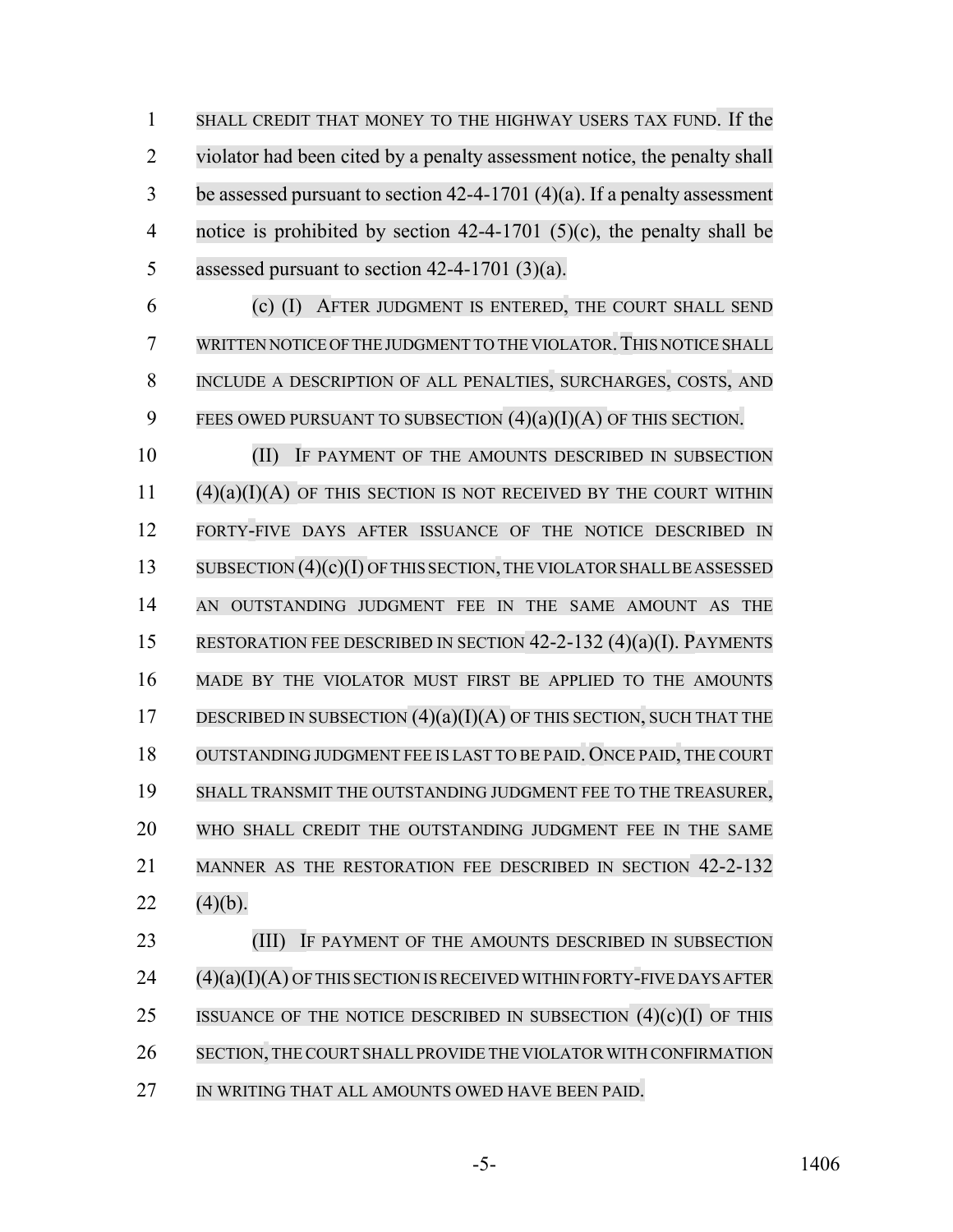**SECTION 4.** In Colorado Revised Statutes, 42-2-118, **amend** 2 (3)(a), (3)(b), and (3)(c) as follows:

 **42-2-118. Renewal of license in person or by mail - donations to Emily Keyes - John W. Buckner organ and tissue donation awareness fund - repeal.** (3) (a) (I) Prior to the renewal of a permanent driver's license or the issuance or renewal of a probationary license, the 7 department shall determine if the applicant has any outstanding judgments or warrants entered or issued against the applicant or if the applicant has issued a check or order to the department for the payment of a penalty assessment and such check or order was returned for insufficient funds or a closed account and remains unpaid as set forth in section 42-4-1709 (7).

 (II) For the purposes of this subsection (3), "outstanding 13 judgments or warrants" does not include any judgment or warrant reported to the department in violation of the provisions of section 15 42-4-110.5 (2)(c) OR ANY WARRANT ISSUED FOR FAILURE TO PAY MONEY, FAILURE TO APPEAR TO PAY MONEY, OR FAILURE TO APPEAR AT ANY POSTSENTENCING COURT APPEARANCE WHEREIN THE DEFENDANT WAS REQUIRED TO APPEAR IF HE OR SHE FAILED TO PAY A MONETARY AMOUNT, UNLESS THE WARRANT WAS ISSUED FOR CONTEMPT OF COURT PURSUANT TO SECTION 18-1.3-702 (3).

21 (b) (I) If there are no outstanding judgments or warrants entered or issued against the applicant and the applicant has not issued a check or order to the department that was returned for insufficient funds or a closed account and that remains unpaid as set forth in section 42-4-1709 (7) and if all other conditions for renewal pursuant to articles 1 to 4 of this title TITLE 42 are met, the department shall renew the applicant's permanent driver's license.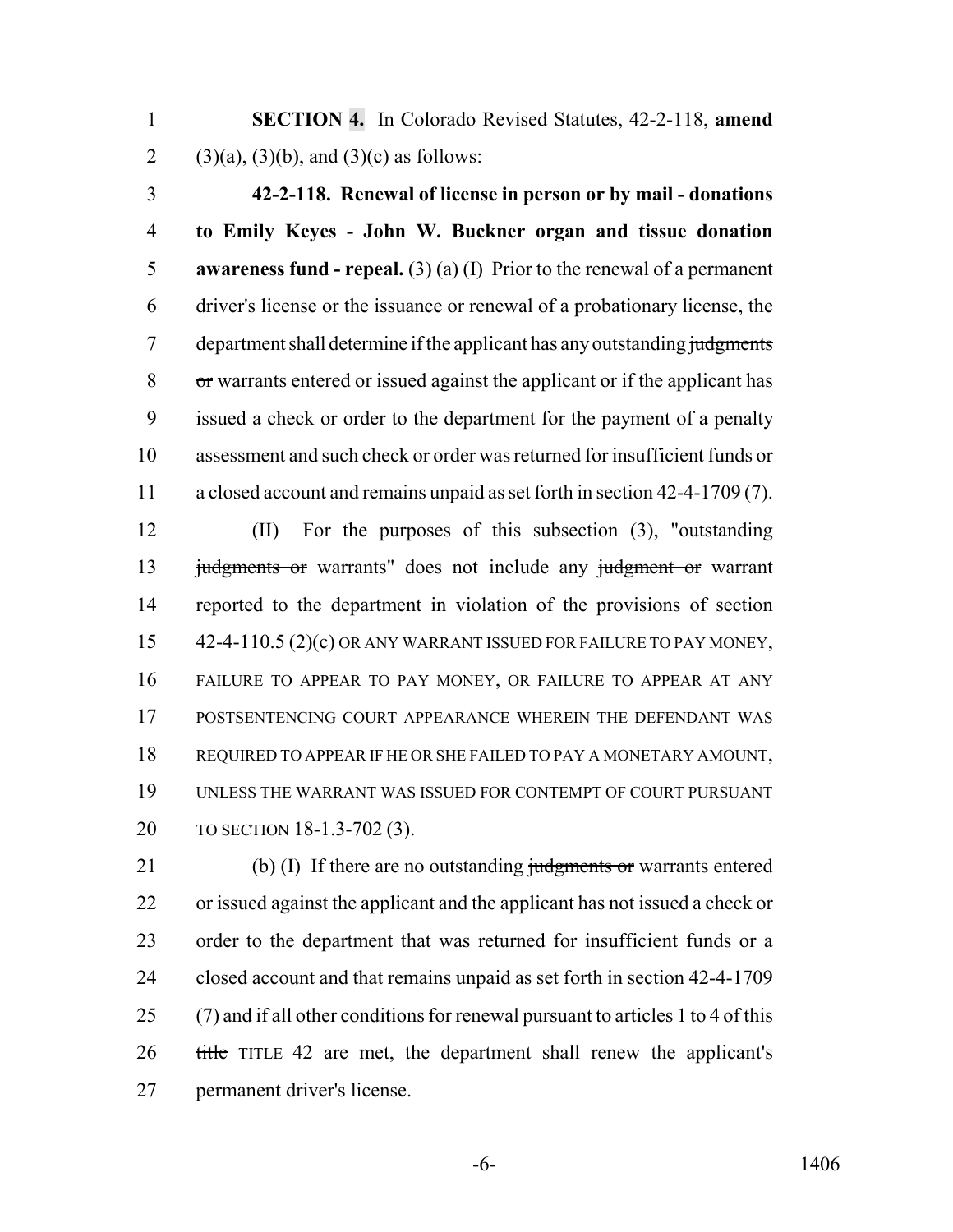1 (II) If there are no outstanding judgments or warrants entered or issued against the applicant and the defendant has not issued a check or order to the department that was returned for insufficient funds or a closed account and that remains unpaid as set forth in section 42-4-1709 (7) and if all other conditions for renewal pursuant to articles 1 to 4 of this title TITLE 42 are met, the department may issue or renew the applicant's probationary license.

 (c) If the department determines that the applicant is subject to the requirements of section 42-4-1709 (7), the permanent driver's license shall not be renewed or the probationary license may not be issued or 11 renewed until such THE applicant has complied with said section. Any 12 person who pays any outstanding judgments, who has any warrants entered or who makes payment for a check or order to the department that had been returned for insufficient funds or a closed account pursuant to section 42-4-1709 (7) shall pay to the court or to the department a 16 thirty-dollar administrative processing cost for each such judgment, 17 warrant CASE IN WHICH A WARRANT WAS ISSUED, check, or order. in 18 addition to all other penalties, costs, or forfeitures. If the court collects an administrative processing fee, the court shall remit fifty percent of the 20 administrative processing fee to the department, of revenue, and the other fifty percent of that fee is to be retained by the issuing court. If the department collects an administrative processing fee, the department shall retain the fee.

 **SECTION 5.** In Colorado Revised Statutes, 42-2-122, **amend** 25 (1)(h)(I), (1)(h)(II), and (1)(h)(III) as follows:

 **42-2-122. Department may cancel license - limited license for physical or mental limitations.** (1) The department has the authority to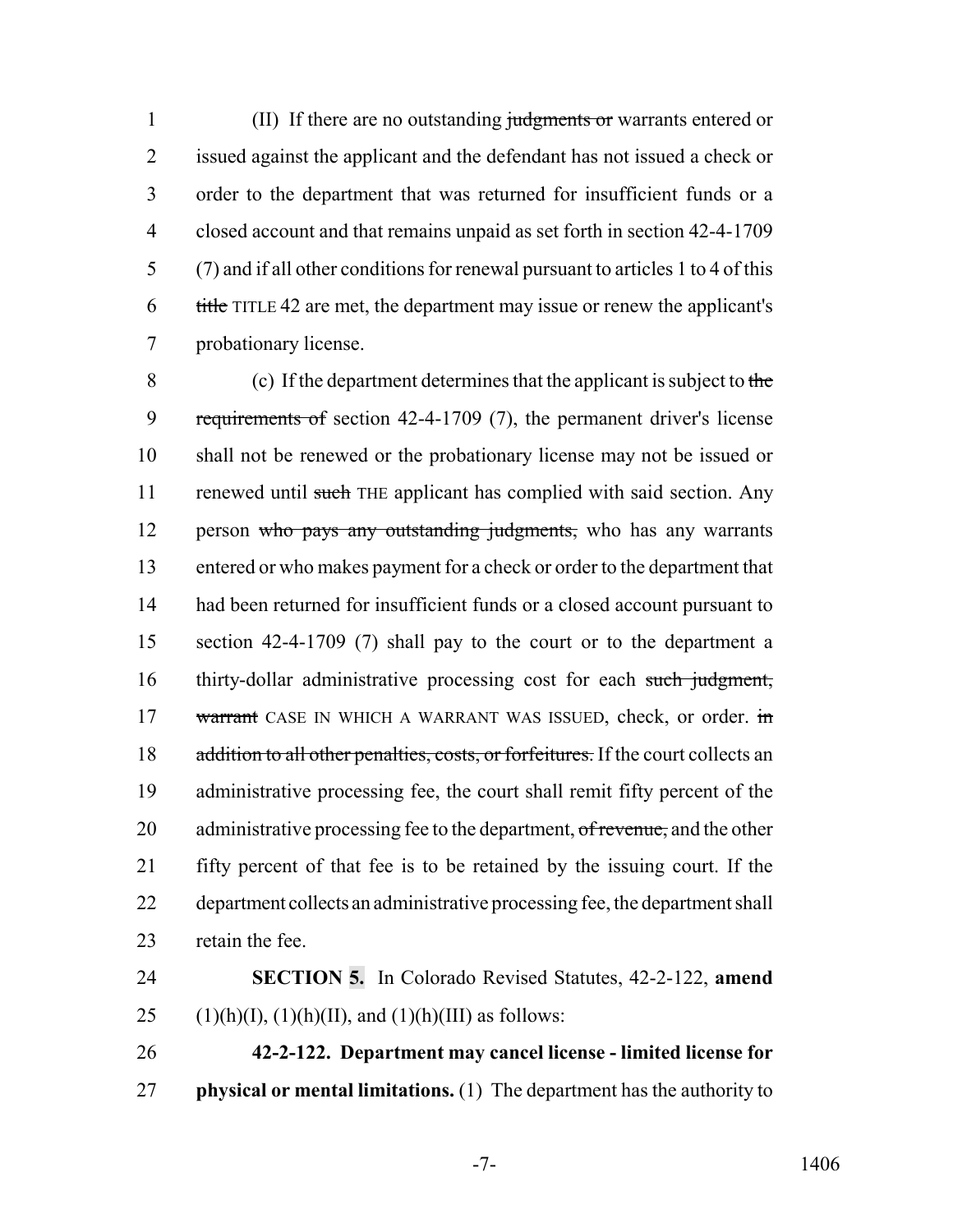1 cancel, deny, or deny the reissuance of any driver's or minor driver's 2 license upon determining that the licensee was not entitled to the issuance 3 for any of the following reasons:

 $\mathbf{A}$  (h) (I) The person has an outstanding judgment or warrant referred 5 to in section 42-4-1709 (7) issued against such person; except that, as 6 used in this paragraph  $(h)$ , "judgment or SUBSECTION  $(1)(h)$ , "warrant" 7 shall DOES not include any judgment or warrant reported to the 8 department in violation of section 42-4-110.5 (2)(c) OR ANY WARRANT 9 ISSUED FOR FAILURE TO PAY MONEY, FAILURE TO APPEAR TO PAY MONEY, 10 OR FAILURE TO APPEAR AT ANY POSTSENTENCING COURT APPEARANCE 11 WHEREIN THE DEFENDANT WAS REQUIRED TO APPEAR IF HE OR SHE FAILED 12 TO PAY A MONETARY AMOUNT, UNLESS THE WARRANT WAS ISSUED FOR 13 CONTEMPT OF COURT PURSUANT TO SECTION 18-1.3-702 (3).

14 (II) Upon receipt of a judgment or warrant from a court clerk on 15 or after September 1, 2000, the department shall send written notice to the 16 person identified in the court order that such person is required to provide 17 the department with proof that the judgment or warrant is no longer 18 outstanding within thirty days after the date such notice is sent or such 19 person's driver's license shall MUST be canceled or any application for a 20 new license shall MUST be denied. Proof that the judgment or warrant is 21 no longer outstanding shall MUST be in the form of a certificate issued by 22 the clerk of the court entering the judgment or issuing the warrant in a 23 form approved by the executive director OF THE DEPARTMENT.

 (III) If acceptable proof is not received by the department within thirty days after notice was sent, the department shall cancel the driver's license or deny any application for a license of the person against whom 27 the judgment was entered or the warrant was issued.